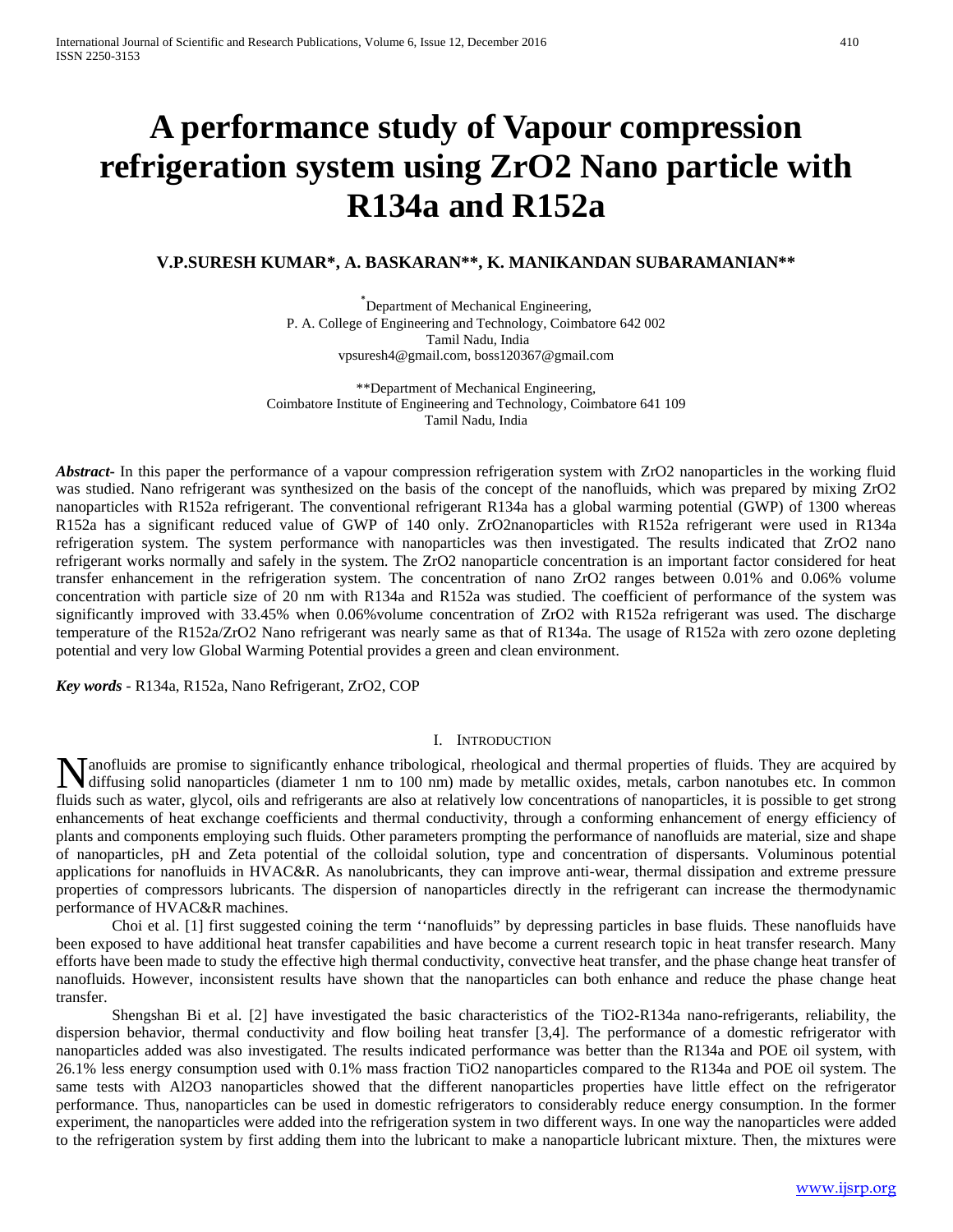put into the compressor as the lubricant [5]. In the other way nanoparticles and traditional refrigerant were mixed directly to make nano-refrigerant [6]. The results of both of the ways had showed the better performance of the refrigerator with nanoparticles added. Bi et al. [7] has investigated the nano refrigerant TiO2/R600a on a domestic refrigerator and conducting an energy consumption test and freezing capacity test in that domestic refrigerator. The results indicate that the refrigerator with nano refrigerant consumed 9.6% less energy with 0.5 g/L TiO2/R600a nano refrigerant as compared to one with base refrigerant. A nano refrigerant-based refrigerator showed reduced compressor suction and discharge pressure, and the largest reduction was observed for a concentration of 0.5 g/L. The test was conducted multiple times to ensure repeatability.

Sendil Kumar et al [8] have investigated on nano refrigerant. Nano Al2O3/PAG oil was used as nano-refrigerant in R134a vapour compression refrigeration system. The system performance was investigated using energy consumption test and freeze capacity test. The results indicate that Al2O3 nano refrigerant works normally and safely in the refrigeration system. The refrigeration system performance was better than pure lubricant with R134a working fluid with 10.32% less energy used with 0.2%Vol of the concentration used. And also heat transfer coefficient increases with the usage of nano Al2O3.

R. Reji Kumar [9] have investigated heat transfer enhancement was numerically on the surface of a refrigerator by using Al2O3 nanorefrigerants, where nanofluids could be a significant factor in maintaining the surface temperature within a required range. In the addition of nanoparticles to the refrigerant results in improvements in the thermo physical properties and heat transfer characteristics of the refrigerant, thereby improving the performance of the refrigeration system. The experimental studies indicate that the refrigeration system with nano-refrigerant works normally. It is found that the freezing capacity is higher and the power consumption reduces by 11.5 % when POE oil is replaced by a mixture of mineral oil and Aluminium oxide nanoparticles.

Subramani and Prakash [10] studied the R134a/ Al2O3 nano refrigerant and found that there is an enhancement in COP while nanoparticles were added to the system. They also determined the system's COP theoretically for both R134a and R134a/ Al2O3. They found that the COP of that use R134a increases by 10.11% while the R134a/ Al2O3 mixture used in the actual refrigeration cycle and enhancement ratio was 9.74% when COP determined theoretically. Saidur [11] studied the use of nanorefrigerants in domestic refrigerators to reduce the energy consumption and emissions of greenhouse gasses. They used TiO2-mineral oil- R134a and Al2O3 -mineral oil-R134a with mass fractions of 0.06% and 0.1% as nanorefrigerants. The nanorefrigerants containing TiO2nanoparticles of 0.1 wt. % displayed the highest energy savings up to 25%.

Baskaran, A. et al [12] analysed the performance of a vapour compression refrigeration system with various eco-friendly refrigerants of HFC152a, HFC32, HC290, HC1270, HC600a and RE170 and their results were compared with R134a as possible alternative replacement. The results showed that the refrigerant R152a have higher COP of 4.65% than that of R134a.

Baskaran, A. et al [13] analyzed the performance of a vapour compression refrigeration system with various refrigerants mixture of HFC152a, HC290, HC600a and RE170 and their results were compared with R134a as possible alternative replacement. The results showed that the refrigerant blend R152a / R600a (76/24 by wt. %) was found to be replacement for R134a and also the COP of this blend is 2.3% higher than that of R134a.

A.Baskaran et al [14] analyzed the energy and exergy performance of a vapour compression refrigeration system with various eco-friendly refrigerants of HFC152a, and RE170 and their results were compared with R134a as possible alternative replacement. The results showed that the refrigerant R152a have higher average COP of 4.65% than that of R134a. The exergetic efficiency of the system using R152a is 5.02% higher than that of R134a at -10°C evaporating temperature. The average exergy loss for R152a is 8.2% lower than that of R134a.

Melih Aktas et al [15] have studied five different nanorefrigerants with Al2O3 nanoparticles and their pure fluids: R12, R134a, R430a, R436a, and R600a. The coefficient of performance (COP) and compressor work for various evaporation and condensation temperatures are investigated. The enthalpy of nanorefrigerants is obtained through the density. The results indicate that COP is enhanced by adding nanoparticles to the pure refrigerant and maximum values obtained using the R600a/ Al2O3 mixture.

Even though the nanorefrigerants have been extensively studied over the years, there quiet remains scope to discuss specifically application of nano refrigerants in HVAC&R system. This paper presents the effect of nanoparticles on the thermodynamic performance of a refrigeration system. The aim of the current study is to examine the COP and the compressor work of 0.06% volume concentrations of ZrO2 nanoparticles with R134a and R152a. The performance of the nanorefrigerants in a VCR cycle is evaluated [11, 15]. The performance parameters of the refrigeration cycle, such as the COP, compressor work, Refrigerating Effect and condenser duty were investigated for various evaporation and condensation temperatures.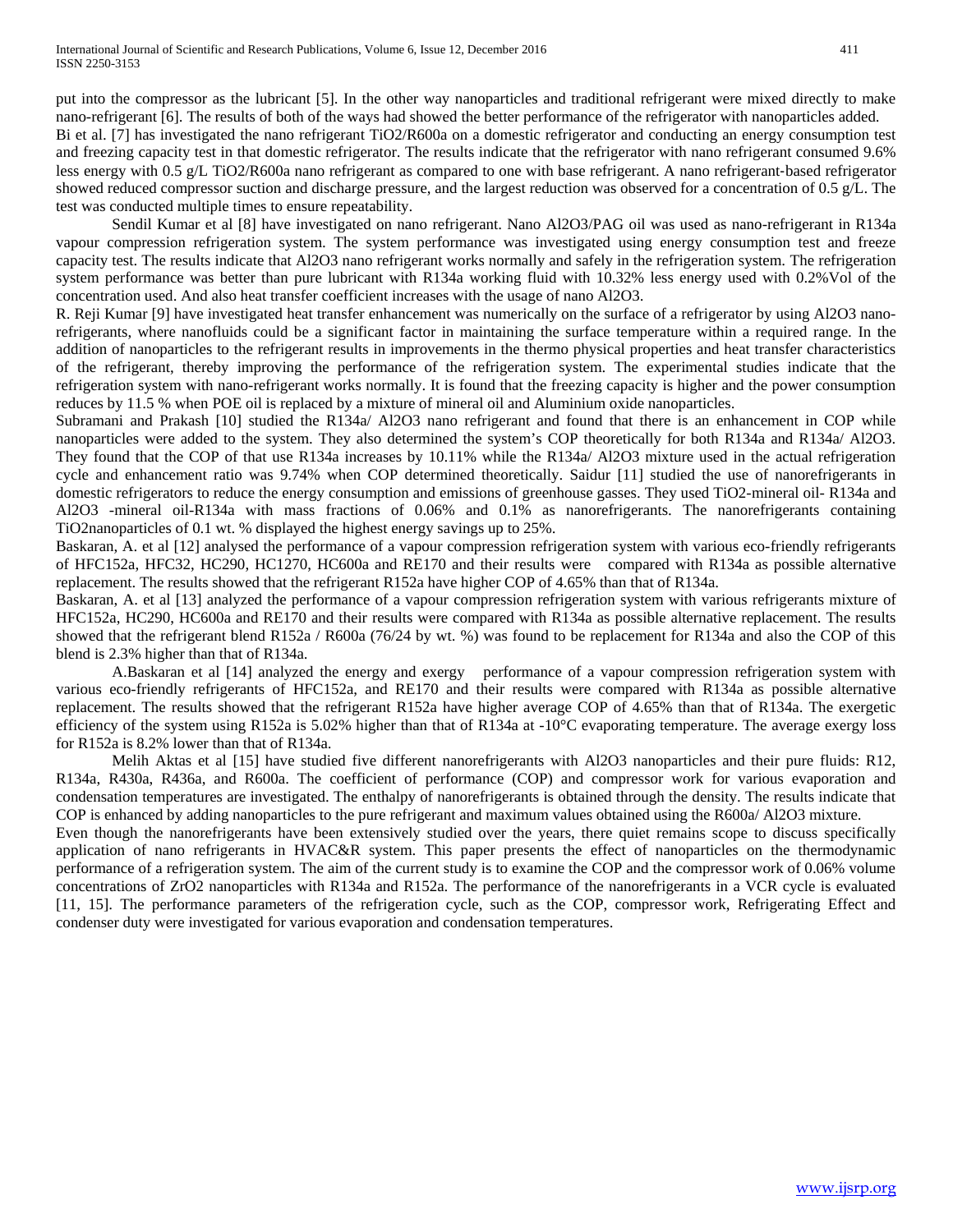#### II. THEORETICAL MODEL



Enthalpy h (kJ/kg)



Generally, the vapor compression refrigeration system consists of a condenser, an expansion valve, an evaporator, and a compressor. The vapor compression refrigeration cycle consists of four processes:

- (1-2) compressing refrigerant in compressor isentropically,
- (2-3) condensation at constant pressure,
- (3-4) adiabatic expansion in the expansion valve,
- (4-1) evaporation at constant pressure.

The pressure enthalpy diagram of was given in Figure 1. The evaporation of the refrigerant occurs at a constant pressure during process (4-1) in the evaporator. The refrigerant at the inlet of the evaporator is vaporized by removing heat from the area desired to cool. Saturated vapor at point 1 goes into the compressor at low pressure and is exposed to a reversible adiabatic compression during the process from 1 to 2 in Figure 1. During process (2-3), while the heat is rejected in the condenser at a constant pressure, the working fluid changes to a saturated liquid when exiting the condenser. Refrigerant at point 1 in Figure.1 is saturated vapor at the evaporator temperature and at point 3 is saturated liquid at the condenser temperature. The working fluid at the exit of the expansion valve enters the evaporator, and the cycle is completed. Completely vaporized refrigerant enters the compressor, and its pressure and temperature increase during the compressing process. Calculations of the comparison of pure and blended refrigerants during various refrigeration cycles can be seen in previous studies [16, 17].

The refrigeration effect (RE), also called the heat transfer rate of the evaporator  $(qe)$  is calculated as follows:

 $q_e = h_1 - h_4$  (1)

The condenser duty, also called the heat transfer rate of the condenser  $(qc)$  is calculated as follows:

 $q_c = h_2 - h_3$  (2)

The isentropic compression work of the compressor  $(W_{comp})$  is expressed as follows:

 $W_{\text{comp}} = h_2 - h_1$  (3)

The isentropic efficiency of the compressor is calculated as follows:

 $\eta_{\rm isen}$  = Isentropic compressor work / Actual compressor work

 $\eta_{\text{isen}} = h2s-h1/h2a-h1$  (4)

The performance of refrigerators is determined in terms of the COP. COP is defined as follows:

 $COP = qe / Wcomp = h1-h4 / h2-h1$  (5)

The density of a mixture of nanoparticles ( $\rho_{NR}$ ) and the base fluid ( $\rho_{PR}$ ) can be determined based on Xuan and Roetzel [18];

 $\rho_{\rm NR} = \omega \rho_{\rm NP} + (1 - \omega) \rho_{\rm PR}$  (6)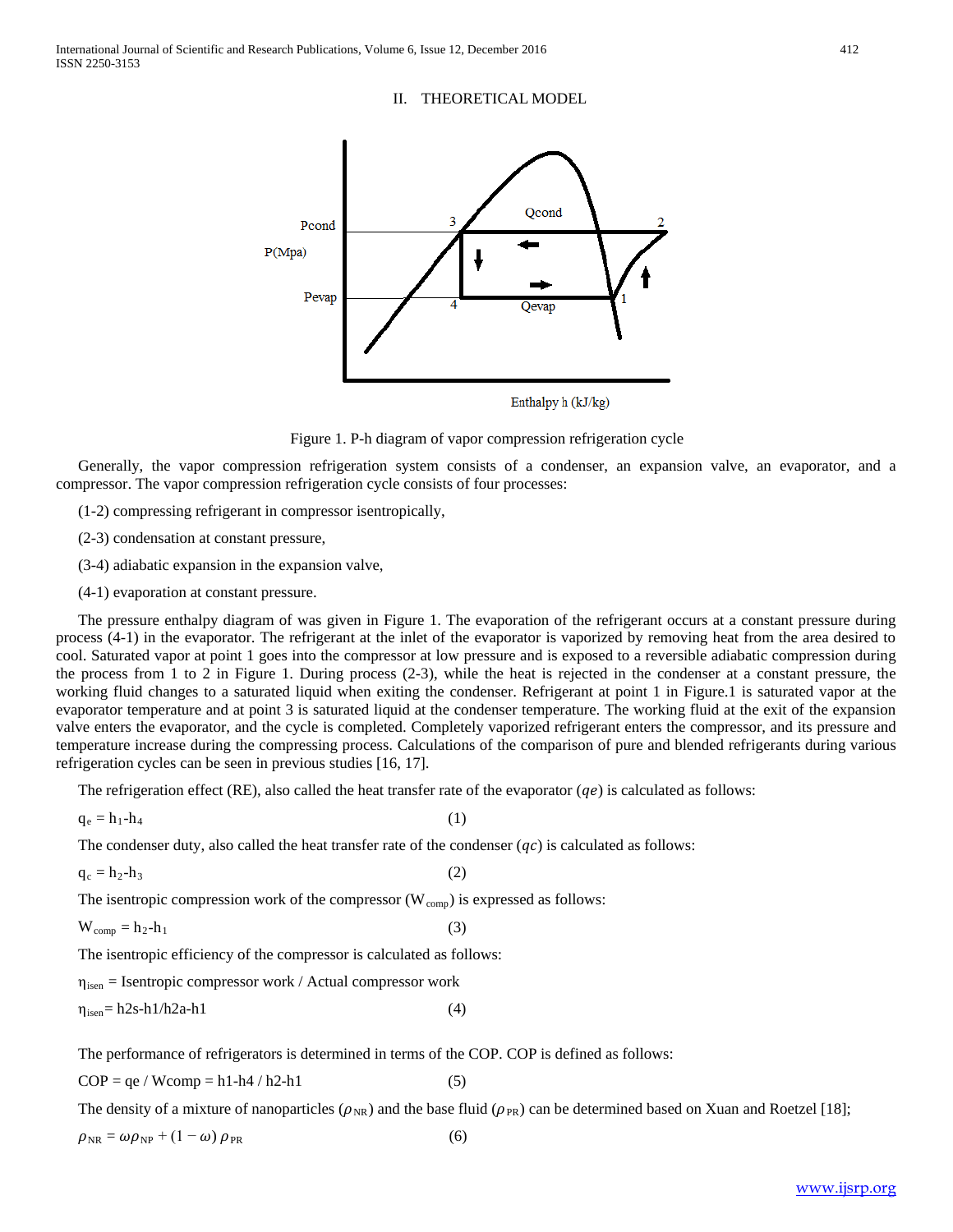#### III. NANO PARTICLE CHARACTERIZATION

ZrO2 nanoparticles synthesized by either the sol–gel method (solution method) or the hydrothermal method. As the solution method presents a low cost and environmentally friendly synthetic route, most of the literature for ZrO2 nanoparticles is based on the solution method. In addition, synthesis of ZrO2 nanoparticles in the solution requires a well-defined shape and size of ZrO2 nanoparticles. Further it was characterized by X-ray diffraction (XRD) and, scanning electron microscopy (SEM).

#### X-RAY DIFFRACTION (XRD) PATTERN

Crystallinity, crystallite phase and size of all the samples were obtained by X-ray diffract meter using Cuk  $\alpha$  radiation  $(\lambda=0.1540598$  nm). Scanning range was between 10 and 80° and scan rate was 0.05°/s. In order to determine the crystallite size of each sample, Debye–Scherer formula (D=K  $\lambda/\beta$ ·cos )was applied, in which K (=0.94) stands for shape factor,  $\lambda$  (=0.1540598 nm) represents the wavelength of α radiation, β is the half width of each diffraction peak, and stands for the half angle of each diffraction peak.



Fig: 3.1 Bulk Zirconia

Fig 3.1 shows the XRD pattern of bulk zirconia .The distinguishing characteristic peak for tetragonal occurs at 2θ =30.5° for the (111) reflection, and the respective peaks for monoclinic occur at  $2 = 28.4^\circ$  and  $2\theta = 31.6^\circ$  for the (111) reflection. The XRD pattern of the sample is shown in Fig. 1, indicating the effect of organic additives on the crystallinity of zirconia nanoparticles. As it can be seen, three characteristic peaks at  $2\theta = 30.22$ , 50.31 and 60.12 are included which are corresponding to tetragonal phase.



Fig: 3.2 Nano Zirconia

Fig 3.2 shows the XRD pattern of nano zirconia. The zirconia was sintered 500°C the phase transitions of the particle size is reduced and change the structure from tetragonal to cubic structure. The characteristic peaks at  $2\theta = 28.33, 35.80, 51.33, 60.12$  and 74.33 are included which are corresponding to cubic phase.

#### SCANNING ELECTRON MICROSCOPY (SEM) IMAGE

Aggregated and non-aggregated zirconia could be well distinguished from the SEM results. The SEM findings not only justify the aggregation of the particles but also show the particle morphology.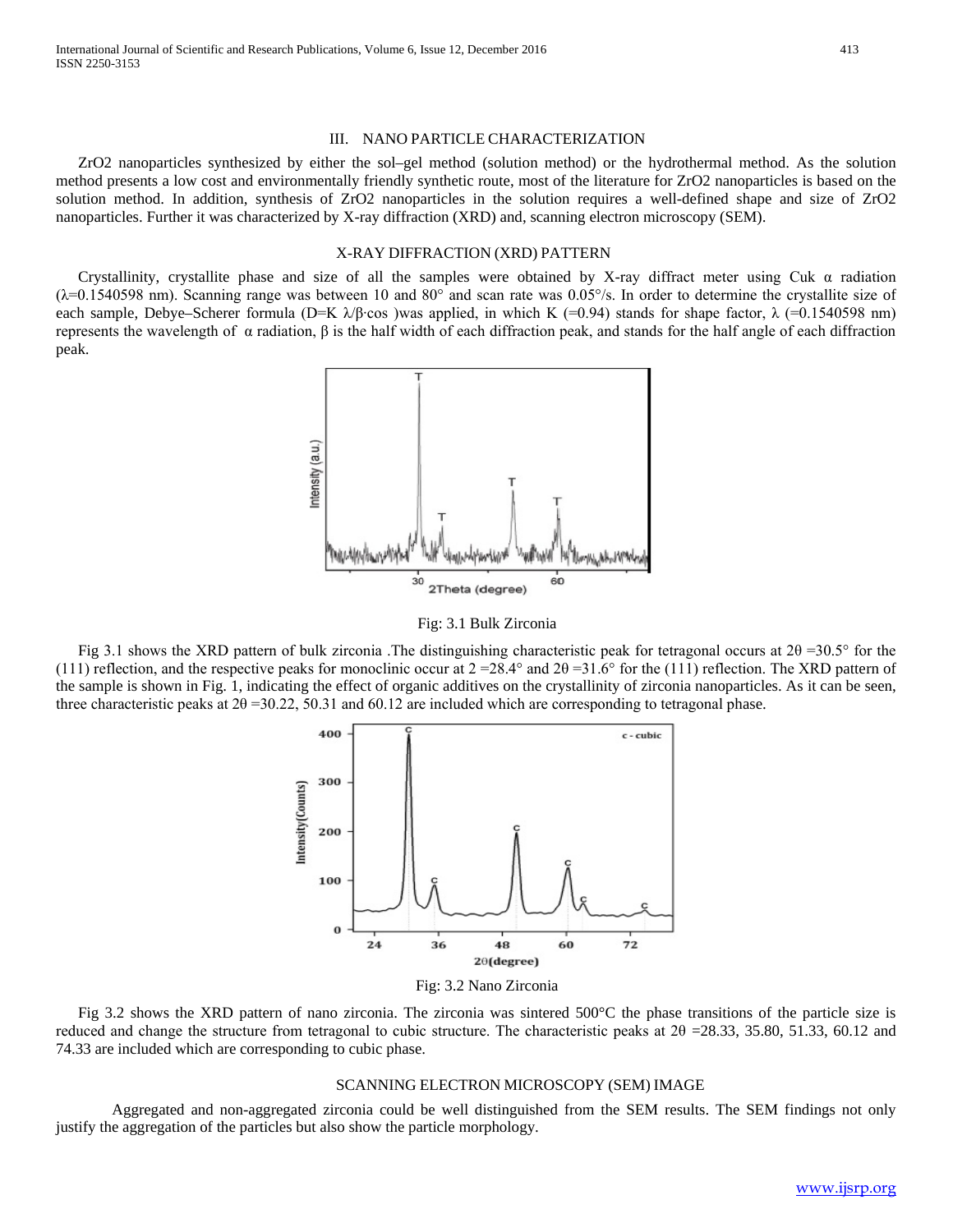

Figure 3.3 Bulk Zirconia – Cubic Morphology

Fig 3.3 shows the SEM image of bulk zirconia, that the synthesized cubic zirconia has an aggregated surface with higher particles size, compared to spherical morphology. Aggromalated surfaces are found in cubic morphology of bulk Zirconia.



Figure 3.4 Nano Zirconia – Spherical Morphology

Fig 3.4 shows the SEM image of nano zirconia, that the disaggregated particles with almost spherical morphology.

## IV. RESULT AND DISCUSSION

# COEFFICIENT OF PERFORMANCE

Figure 4.1 shows the variation of coefficient of performance with evaporating temperature varies from -20°C to 10°C at 45°C condensation temperature. It was seen from the figure, the coefficient of performance of the system increases when the evaporating temperature increases. The performance of the system with ZrO2+R152a Nano refrigerant is higher than that of R134a and R152a. This same trend is observed in 50°C and 55°C condensation temperatures as shown in figures 4.2 and 4.3.



Figure 4.1 Variation of COP with evaporating temperature at condensing temperature of 45°C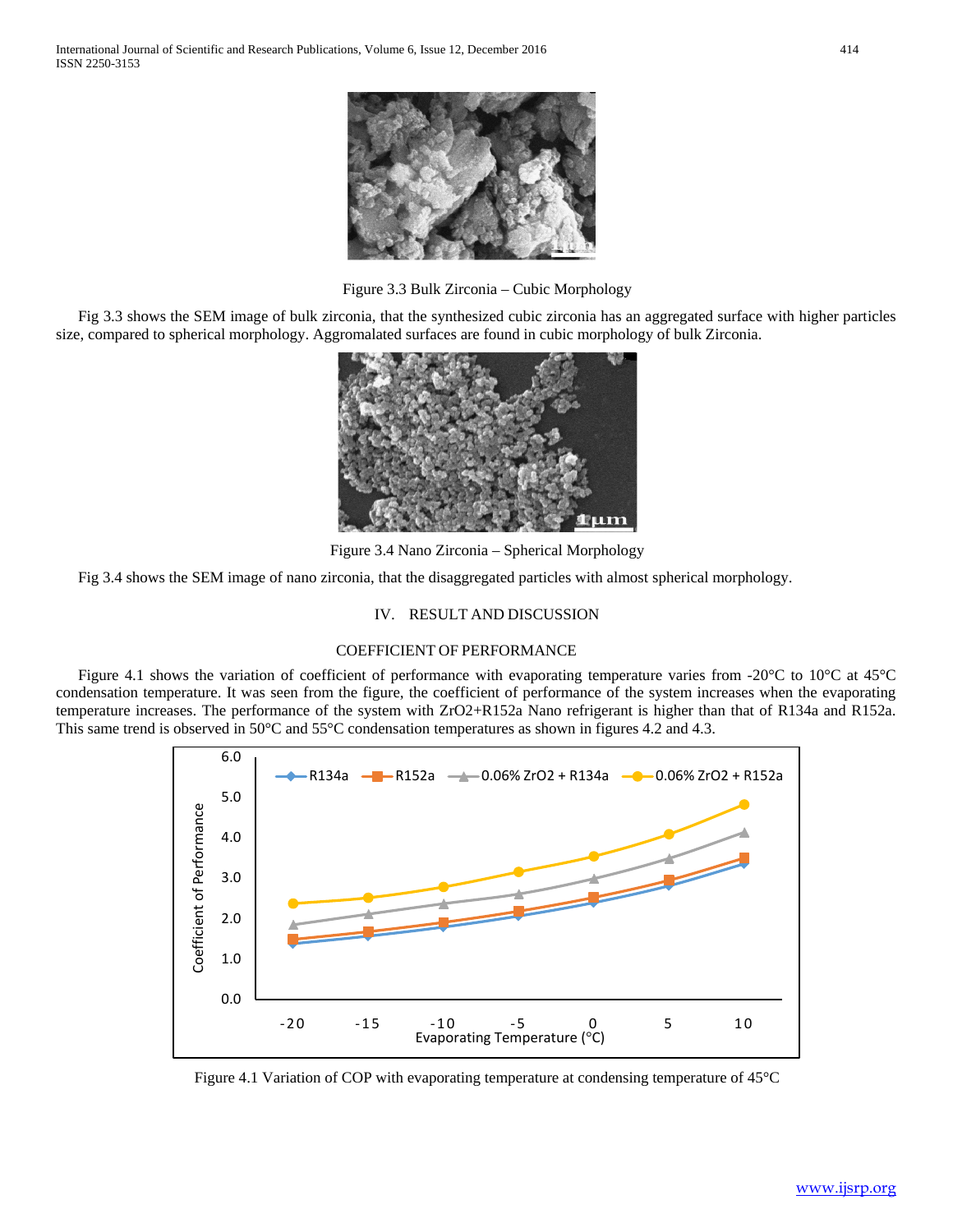

Figure 4.2 Variation of COP with evaporating temperature at condensing temperature of 50°C



Figure 4.3 Variation of COP with evaporating temperature at condensing temperature of 55°C

# COMPRESSOR WORK

Figure 4.4 shows the variation of compressor work with evaporating temperature varies from -20 $^{\circ}$ C to 10 $^{\circ}$ C at 45 $^{\circ}$ C condensation temperature. It was seen from the figure, the compressor work of the system decreases when the evaporating temperature increases. The compressor work of the system with ZrO2+R152a Nano refrigerant is lower than that of R152a and higher than that of R134a. This same trend is observed in 50°C and 55°C condensation temperatures as shown in figures 4.5 and 4.6.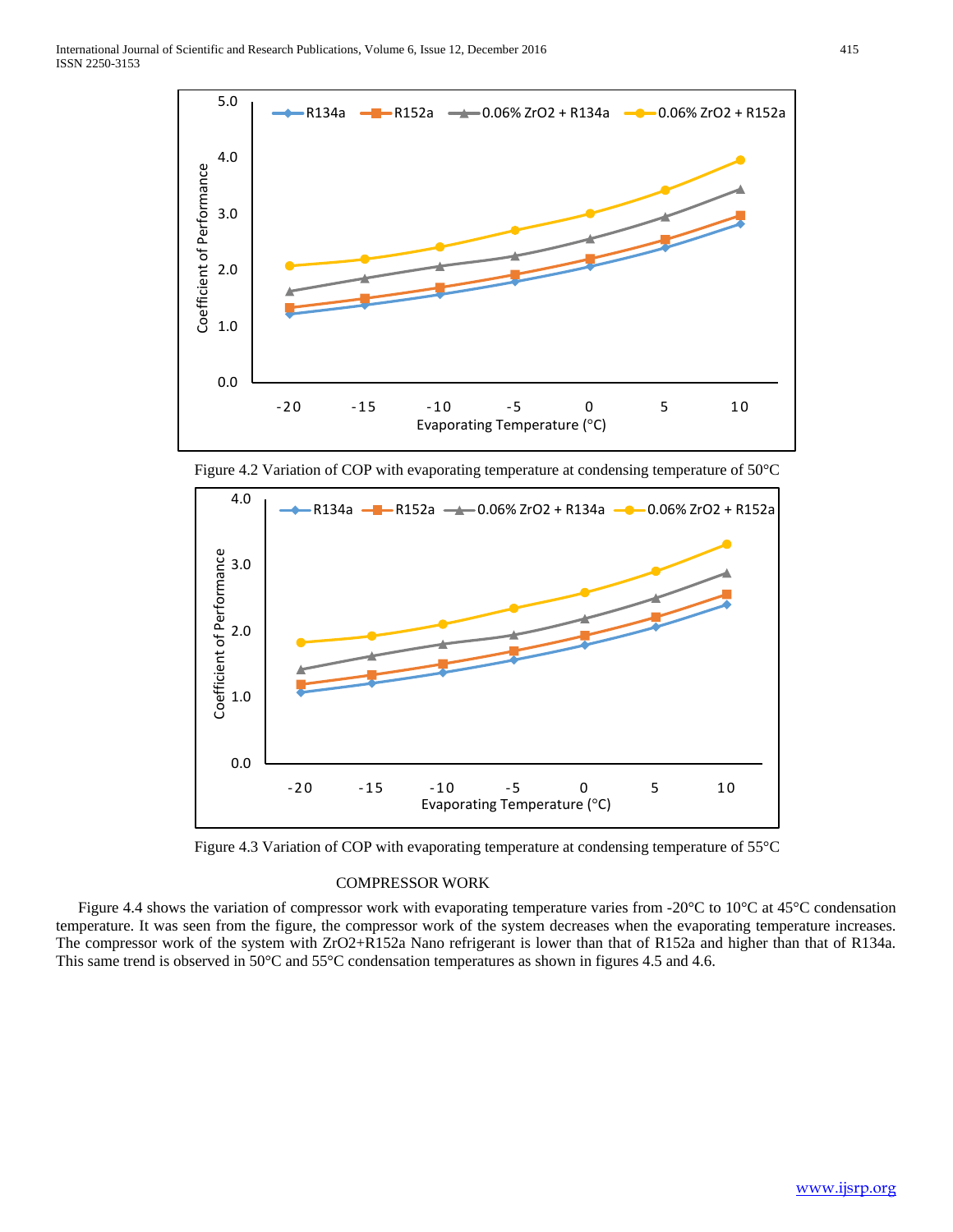

Figure 4.4 Variation of Compressor work with evaporating temperature at condensing temperature of 45°C



Figure 4.5 Variation of Compressor work with evaporating temperature at condensing temperature of 50°C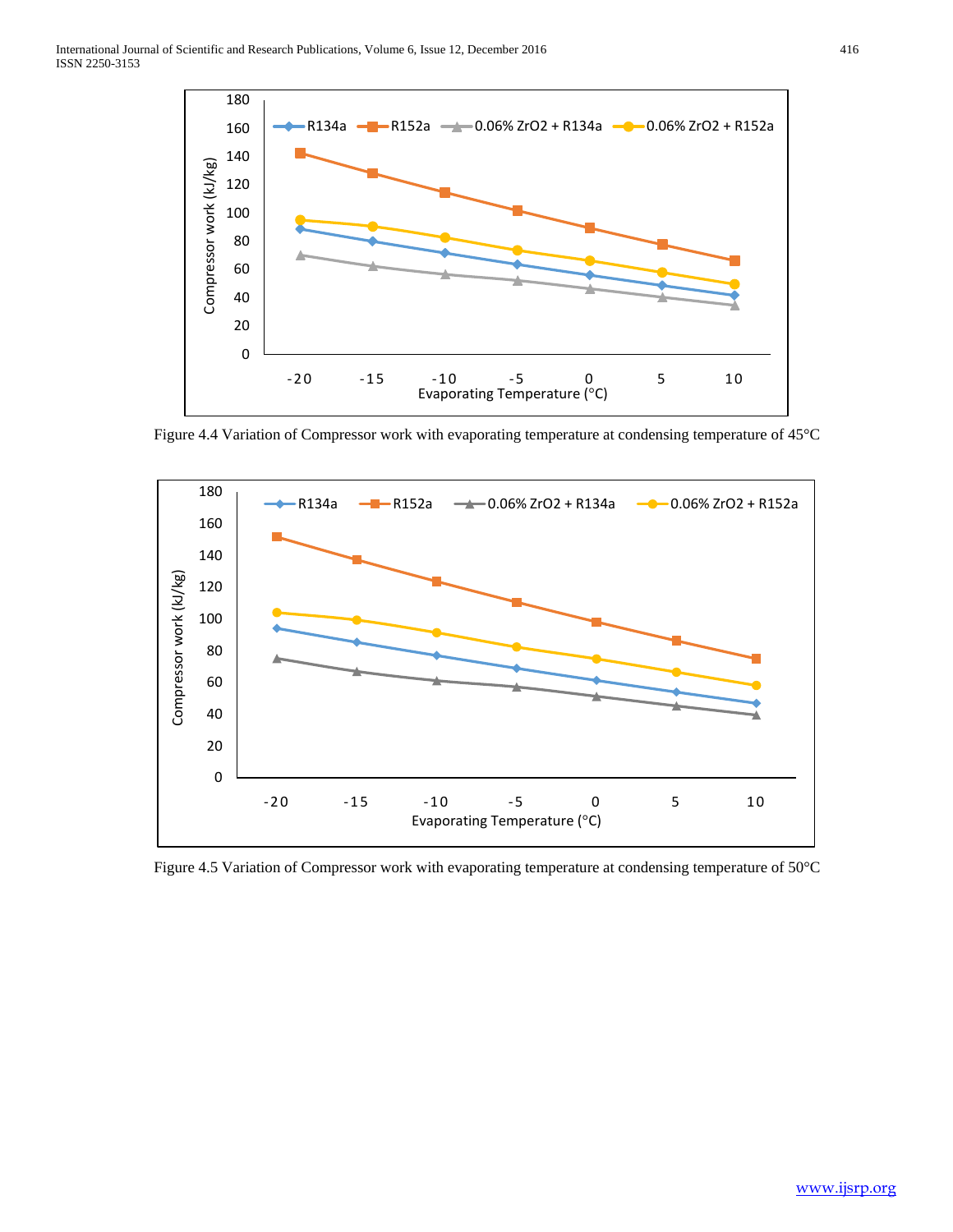

Figure 4.6 Variation of Compressor work with evaporating temperature at condensing temperature of 55°C

#### REFRIGERATING EFFECT (RE)

Figure 4.7 shows the variation of refrigerating effect with evaporating temperature varies from -20°C to 10°C at 45°C condensation temperature. It was seen from the figure, the refrigerating effect of the system increases when the evaporating temperature increases. The refrigerating effect of the system with ZrO2+R152a Nano refrigerant is higher than that of R152a and R134a. This same trend is observed in 50°C and 55°C condensation temperatures as shown in figures 4.8 and 4.9.



Figure 4.7 Variation of Refrigerating effect with evaporating temperature at condensing temperature of 45°C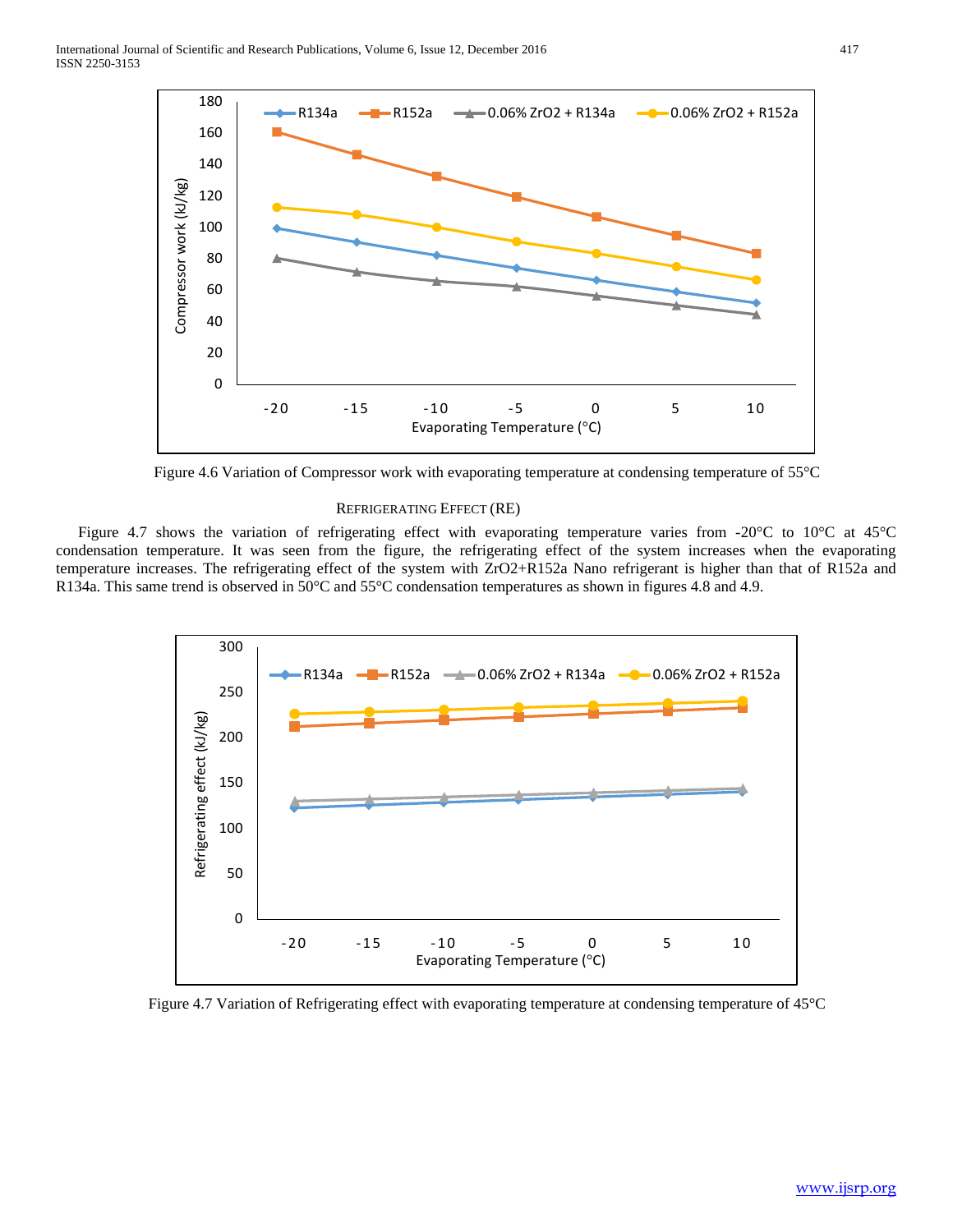

Figure 4.8 Variation of Refrigerating effect with evaporating temperature at condensing temperature of 50°C



Figure 4.9 Variation of Refrigerating effect with evaporating temperature at condensing temperature of 55°C

## CONDENSER DUTY  $(q_c)$

Figure 4.10 shows the variation of condenser duty with evaporating temperature varies from -20 $^{\circ}$ C to 10 $^{\circ}$ C at 45 $^{\circ}$ C condensation temperature. It was seen from the figure, the condenser duty of the system decreases when the evaporating temperature increases. The condenser duty of the system with ZrO2+R152a Nano refrigerant is lower than that of R152a and higher than that of R134a. This same trend is observed in 50°C and 55°C condensation temperatures as shown in figures 4.11 and 4.12.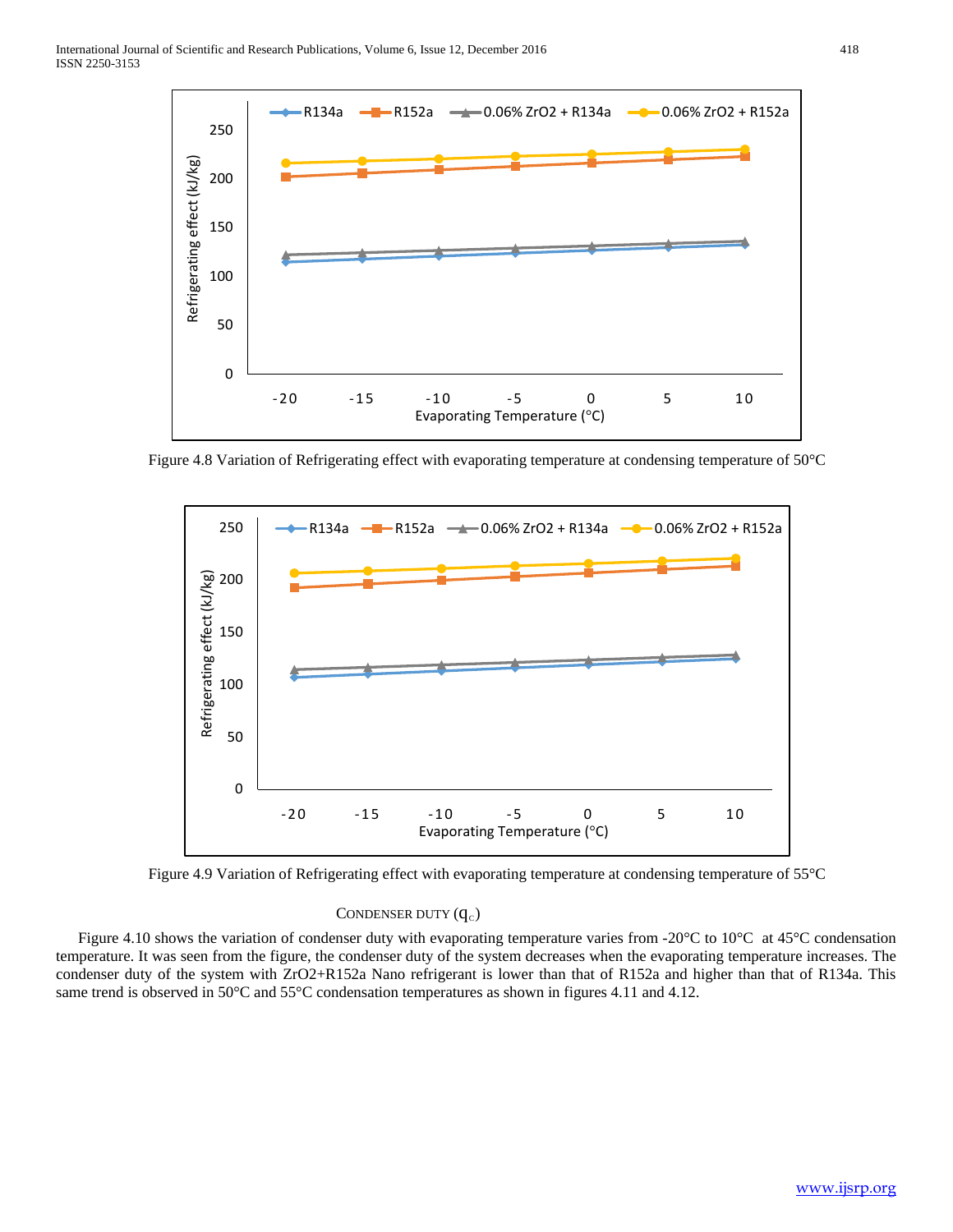

Figure 4.10 Variation of condenser duty with evaporating temperature at condensing temperature of 45°C



Figure 4.11 Variation of condenser duty with evaporating temperature at condensing temperature of 50°C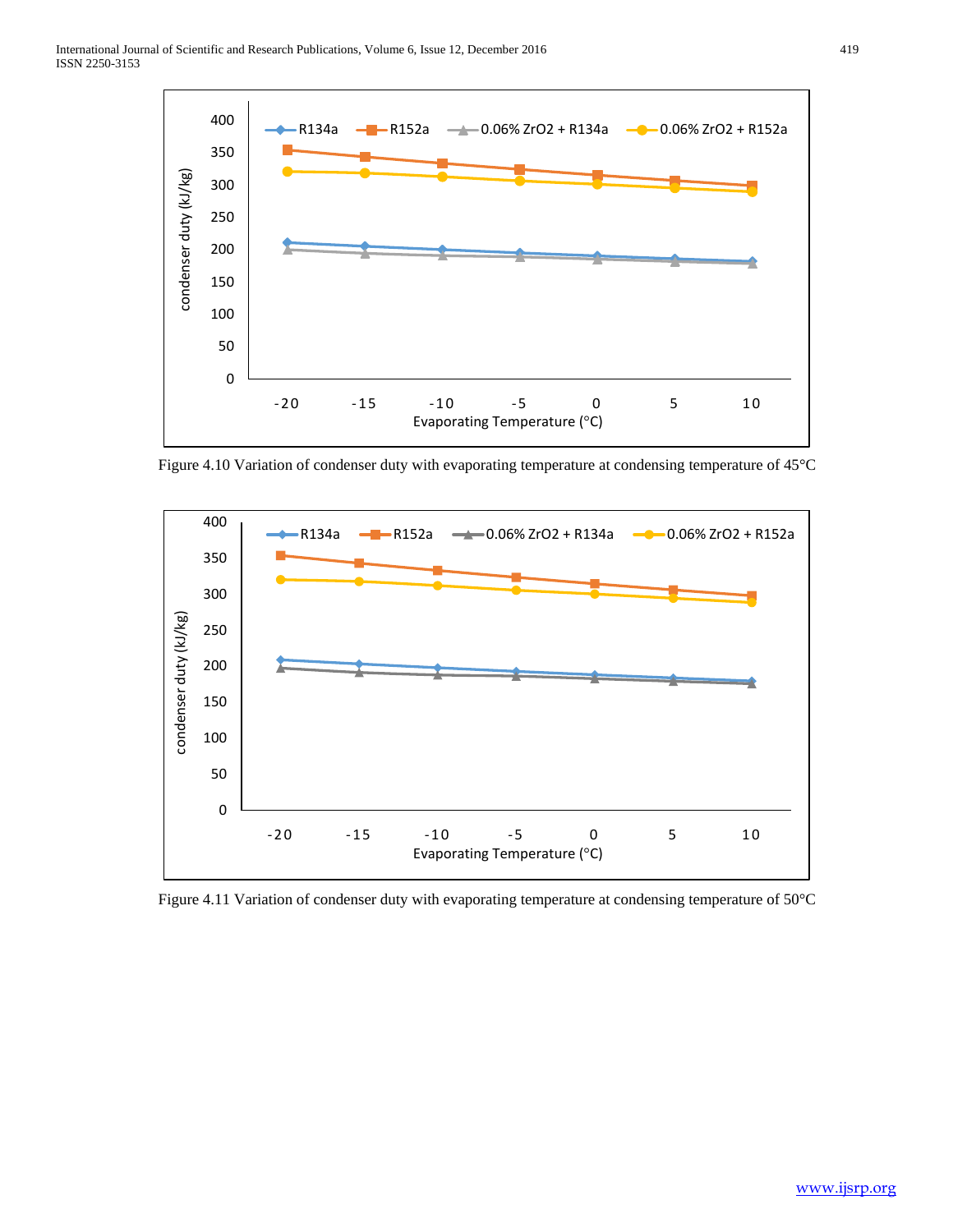

Figure 4.12 Variation of condenser duty with evaporating temperature at condensing temperature of 55°C

Some results study for the validation process of the current study can be seen in the table 1.

| Author's<br>Name             | Refrigerant        | <b>Study of System</b> | T1<br>$({}^{\circ}C)$ | Density of<br>Nano<br>Particle $(\rho)$<br>(kg/m3) | $\left  P1 \right $ (bar) $\left  T2 \right $ (°C) $\left  T3 \right $ (°C) $\left  P3 \right $ (bar) COP |       |       |       |       | Increase<br>(%) |
|------------------------------|--------------------|------------------------|-----------------------|----------------------------------------------------|-----------------------------------------------------------------------------------------------------------|-------|-------|-------|-------|-----------------|
| Melih Aktas<br>et. al $[15]$ | R <sub>134</sub> a | Theoretical            | $-7$                  |                                                    | 2.25                                                                                                      | 81.21 | 45    | 11.60 | 1.96  |                 |
| Present Study                | R <sub>152a</sub>  | Theoretical            | $-7$                  |                                                    | 2.038                                                                                                     | 97.79 | 45    | 10.37 | 2.087 | 6.85            |
| Melih Aktas<br>et. al [15]   | R134a/<br>Al2O3    | Theoretical            | $-2.03$               | 3690                                               | 2.72                                                                                                      | 76.23 | 45    | 11.49 | 2.29  | 14.41           |
|                              | R134a/<br>Al2O3    | Theoretical            | $-3.96$               | 2200                                               | 2.53                                                                                                      | 78.26 | 44.85 | 10.09 | 2.15  | 9.69            |
| Present Study R134a / ZrO2   |                    | Theoretical            | 0.6                   | 5890                                               | 2.99                                                                                                      | 71.8  | 44.4  | 11.42 | 2.47  | 20.64           |
| Present Study R152a / ZrO2   |                    | Theoretical            | 5.87                  | 5890                                               | 3.24                                                                                                      | 80.93 | 43.95 | 10.09 | 3.136 | 33.45           |

**Table 1. The results from comparative study for the validation process of the current results**.

# V. CONCLUSION

In this study, the effect of adding the ZrO2 Nano particle to R134a and R152a was investigated by means of refrigeration effect, compressor work, condenser duty and COP comparisons. The prediction method based on nano refrigerant density was taken in to consideration in the calculations to define nano refrigerant enthalpies in the refrigeration cycle. R152a and R152a - ZrO2 nano refrigerants had the highest COP under all conditions considered in this study. Although R134a showed the lowest compressor work, cannot be used in the applications anymore because of its GWP value. Results obtained using theoretical analysis were compared with the results available in the literature. The performance improvement of the refrigeration cycle by applying a nanoparticle is mainly due to heat transfer enhancement in heat exchangers and reduction of power consumption of the compressor by improvement of lubrication. These effects are included in the theoretical analysis as well.